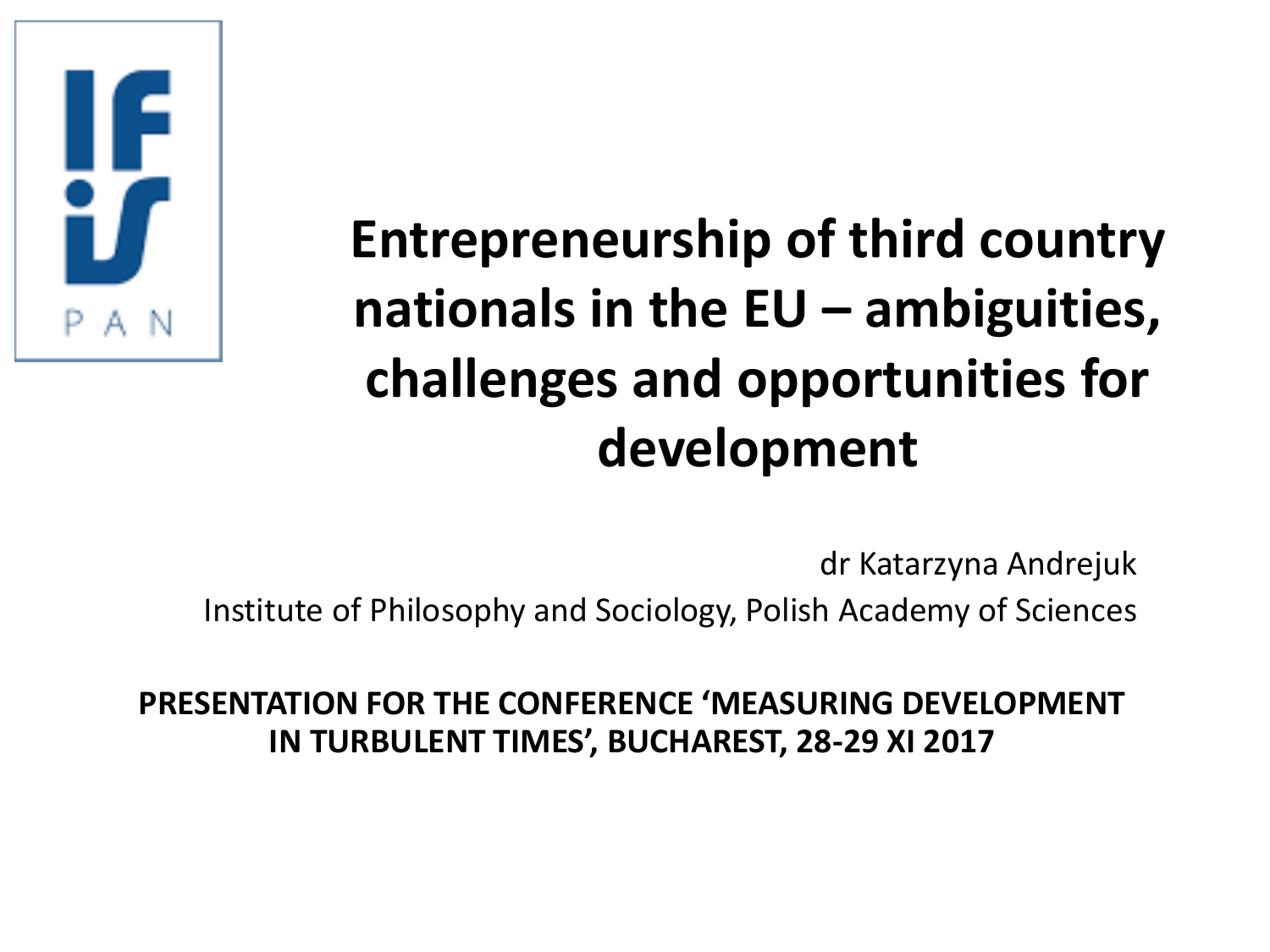

**Photos of a multicultural market in Warsaw (author's own photos)** 

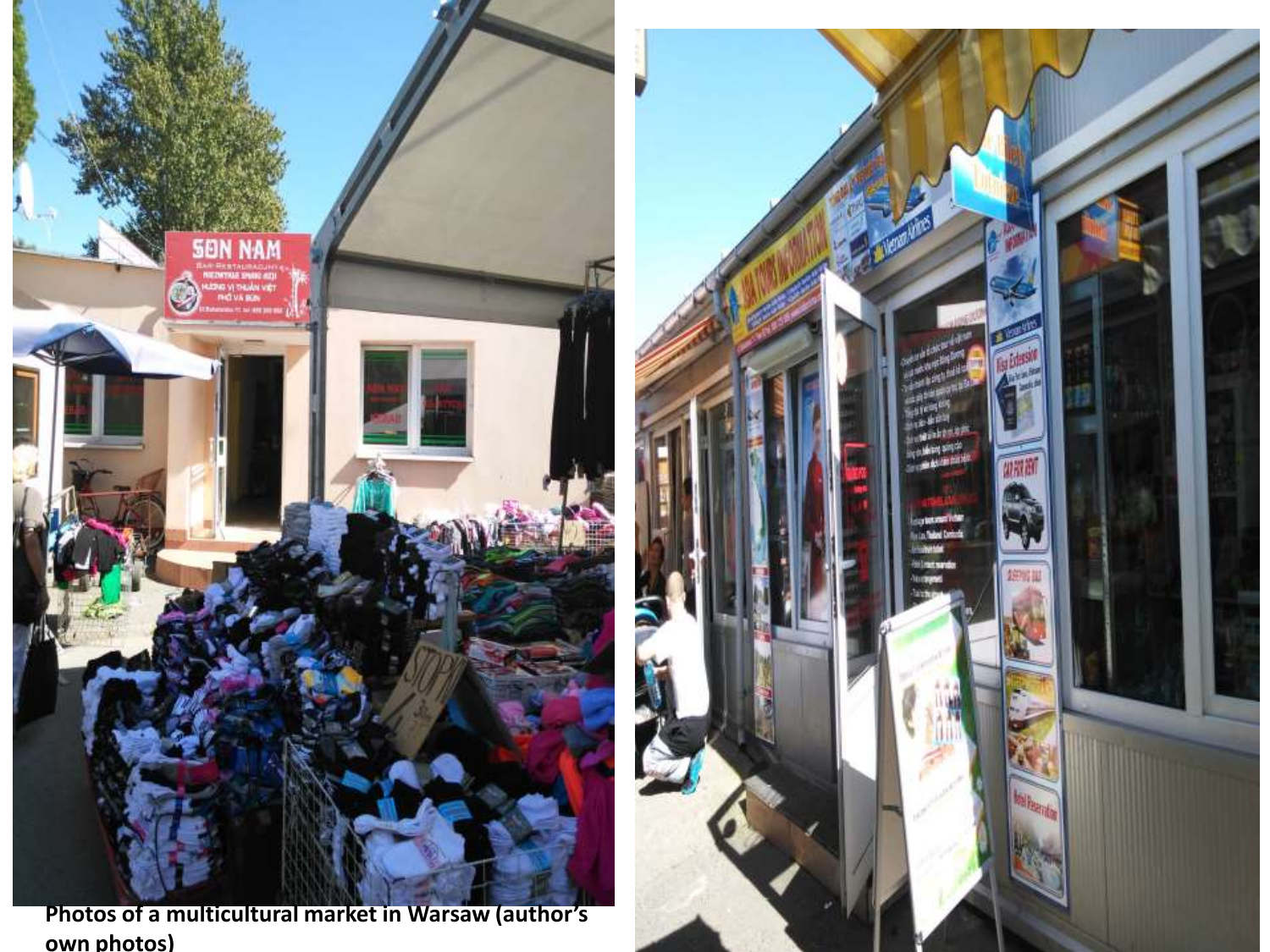## **Diversity of self-employment types (immigrant entrepreneurs in Poland)**

- Self-employment as strategy of obtaining residency rights
- Forced (involuntary) self-employment
- Self-employment as empowerment
- Self-employment of freelancers
- Self-employment as diversification of business opportunities

(K. Andrejuk, "Przedsiębiorcy ukraińscy w Polsce. Struktura i sprawstwo w procesie osiedlenia", IFiS PAN, Warsaw 2017. )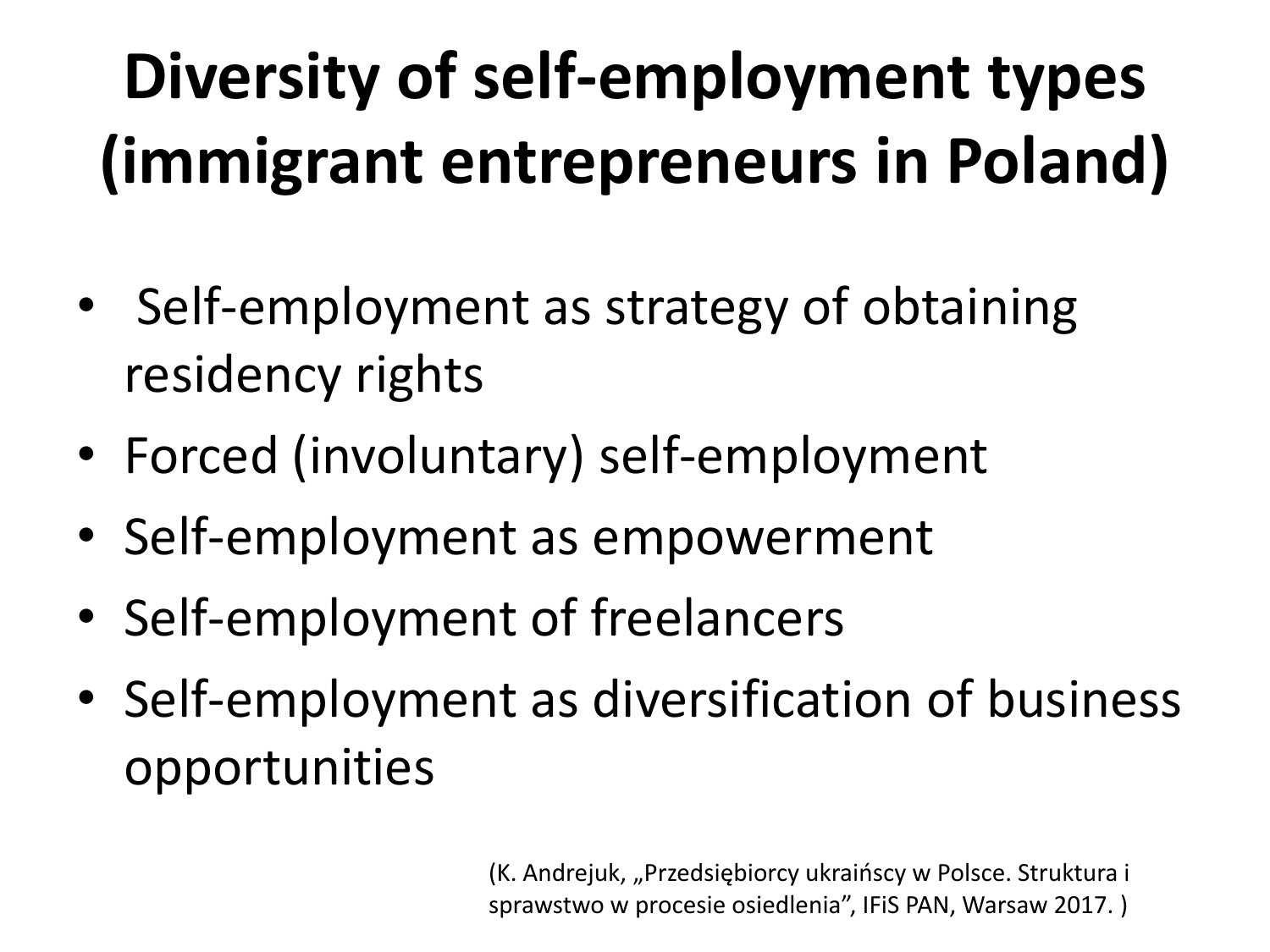## **Immigrant firms – ambiguities of their economic development**

- Vast academic literature on migrant entrepreneurship (i.a.: Waldinger et al. 1990; Kloosterman, van der Leun, Rath 1998; Clark, Drinkwater 2000; Bonacich 1973; Apitzsch, Kontos 2008; Drori, Honig, Wright 2009)
- migrant entrepreneurship reflection of individual agency; enables professional advancement in the host country; important for job creation & economic development; facilitated by innovative approach to cultural & social (ethnic) capital of migrant entrepreneurs
- Self-employment as forced by structural determinants; many immigrant businesses operate without much profit